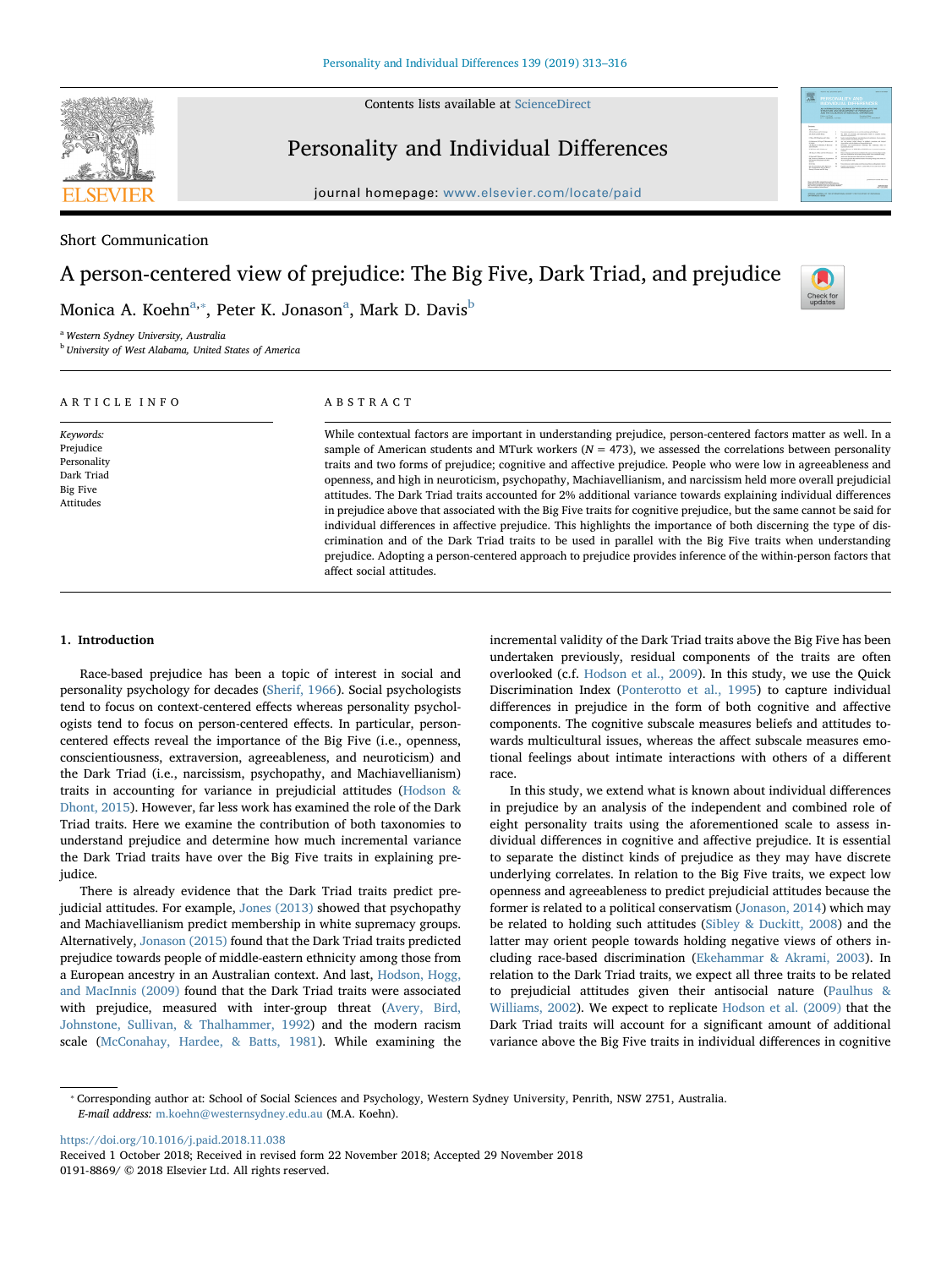prejudice ([Hodson et al., 2009](#page-3-4)). And last, as the Dark Triad traits facilitate a short-term mating strategy ([Jonason, Valentine, Li, &](#page-3-10) [Harbeson, 2011\)](#page-3-10), possessing relaxed interpersonal sentiments implies those individuals will be unlikely to rebuff others. Therefore, we expect the Dark Triad traits to add little variance above the Big Five traits in individual differences in affective prejudice.

#### 2. Method

#### 2.1. Participants and procedure

Americans ( $N = 473$ ; 261 women), aged 18–71 years ( $M = 28.45$ ,  $SD = 12.08$ ) were recruited via MTurk ( $n = 262$ ; US\$0.75; 55%) and a public university in Alabama ( $n = 211$ ; course credit; 45%). Participants identified themselves as White (66%), Black (24%), Asian (4%), Hispanic or Latino (4%), Native American (1%), or Pacific Islander (1%). Participants were informed of the nature of the study, completed self-report measures, provided demographic details, and were debriefed. We aimed to recruit about 250 participants from each site to reduce estimation error with the average effect in social-personality psychology over the last 100 years (i.e.,  $r = 0.20$ ).

#### 2.2. Measures

The Short Dark Triad [\(Jones & Paulhus, 2014](#page-3-11)) was used to measure individual differences in the Dark Triad traits. Participants were asked to rate their agreement ( $1 =$  Strongly Disagree;  $5 =$  Strongly Agree) with 27 items such as "It's not wise to tell your secrets" (i.e., Machiavellianism), "I like to get acquainted with important people" (i.e., narcissism), and "People who mess with me always regret it" (i.e., psychopathy). Items were averaged to create indexes of Machiavellianism (Cronbach's  $\alpha = 0.78$ ), narcissism ( $\alpha = 0.80$ ), and psychopathy ( $\alpha = 0.74$ ).

We used the 20-item short International Personality Item Pool ([Donnellan, Oswald, Baird, & Lucas, 2006\)](#page-2-2) to measure the Big Five personality dimensions. Participants were asked the degree to which they agreed  $(1 =$  Strongly disagree;  $5 =$  Strongly agree) with statements such as: "Have a vivid imagination" (i.e., Openness), "Get chores done right away" (i.e., Conscientiousness), "Talk to a lot of different people at parties" (i.e., Extraversion), "Sympathize with others' feelings" (i.e., Agreeableness), and "Have frequent mood swings" (i.e., Neuroticism). Items were averaged to create composites of Openness ( $\alpha = 0.74$ ), Conscientiousness ( $\alpha$  = 0.64), Extraversion ( $\alpha$  = 0.78), Agreeableness ( $\alpha$  = 0.78), and Neuroticism ( $\alpha$  = 0.67).

Attitudes about racial diversity were measured using eight items from the Quick Discrimination Index<sup>[1](#page-1-0)</sup> [\(Ponterotto et al., 1995\)](#page-3-6) to reduce participant fatigue. $2$  Items were selected on the basis of their strongest factor loadings (i.e., centrality) on the cognitive and affective attitude subscales of the index. Participants were asked to report their agreement ( $1 =$  Strongly Disagree;  $5 =$  Strongly Agree) with statements such as "I think white people's racism toward racial minority groups still constitutes a major problem" (i.e., cognitive;  $\alpha = 0.80$ ), and "I feel I could develop an intimate relationship with someone from a different racial group" (i.e., affective;  $\alpha = 0.79$ ).<sup>[3](#page-1-2)</sup>

#### 3. Results

As seen in [Table 1](#page-2-3), men scored higher than women did in psychopathy ( $t(471) = 5.86$ ,  $p < .001$ , Cohen's  $d = 0.55$ ), whereas, women scored higher than men in extraversion  $(t(471) = -2.02, p < .05,$  $d = 0.19$ , neuroticism  $(t(471) = -4.49, p < .001, d = 0.41)$ , and agreeableness (t(471) = -5.74,  $p < .001$ ,  $d = 0.54$ ). There were no sex differences in either form of prejudice. Overall, cognitive prejudice was associated with Machiavellianism, narcissism, psychopathy, less openness, and less agreeableness. Affective prejudice was associated with Machiavellianism, psychopathy, neuroticism, less openness, and less agreeableness. These effects were robust to the removal of variance associated with participant's sex and sample location.

To control for the shared variance in the Dark Triad traits, we used standard multiple regression, $4$  firstly controlling for participant's sex and sample location (see [Table 2](#page-2-4)). For affective prejudice, the linear combination of the Dark Triad traits explained 4.3% ( $R^2 = 0.05$ ,  $\Delta R^2 = 0.04$ ,  $F[3, 467] = 4.66$ ,  $p < .01$ ) of prejudiced attitudes, with psychopathy being the only unique predictor. For cognitive prejudice, the linear combination of the traits explained 5% ( $R^2 = 0.08$ ,  $\Delta R^2 = 0.05 F[3, 467] = 7.82, p < .01$  of prejudiced attitudes, with Machiavellianism and sex being the only unique predictors. We then used standard multiple regression, controlling for participant's sex and location, to test for incremental validity over the Big Five by the Dark Triad. Sex and source were entered at Step 1, Big Five Step 2, and the Dark Triad traits at Step 3. For affective prejudice, sex and source accounted for 1% of variance  $(R^2 = 0.01, F[2, 470] = 1.14, p = .32)$ . In Step 2 of a hierarchical multiple regression, the added Big Five accounted for 17.8% of variance  $(\Delta R^2 = 0.18, F[7, 465] = 14.82,$  $p < .01$ , Cohen's  $f^2 = 0.22$ ). In the final step, the addition of the Dark Triad traits did not account for any additional variance above the Big Five,  $(\Delta R^2 = 0.01, F[3, 462] = 0.86, p = .46, \text{ Cohen's } f^2 = 0.01)$ . For cognitive prejudice, sex and source accounted for 2.7% of variance  $(R^{2} = 0.03, F[2, 470] = 6.48, p < .01)$ . In Step 2 of a hierarchical multiple regression, the Big Five accounted for 12.4% of variance  $(\Delta R^2 = 0.13, F[7, 465] = 11.80, p < .01,$  Cohen's  $f^2 = 0.15$ ). In the final step, the addition of the Dark Triad traits accounted for an additional 2% of variance above the Big Five,  $(\Delta R^2 = 0.02, F[10,$  $462$ ] = 9.29,  $p < .01$ , Cohen's  $f^2 = 0.02$ ), localized to Machiavellianism. Incremental validity for the Dark Triad traits above the Big Five was found for cognitive but not affective prejudice. This suggests the latter were not redundant to the former in accounting for cognitive prejudice only.

#### 4. Discussion

Prejudice and racism are major societal issues and, therefore, understanding how and why prejudice occurs is an important task of science. In this study, we have attempted to understand individual differences in prejudice from the perspective of personality psychology. While prior studies have examined the role of the Dark Triad traits in accounting for prejudice ([Hodson et al., 2009;](#page-3-4) [Jonason, 2015](#page-3-3); [Jones,](#page-3-2) [2013\)](#page-3-2), they were limited to specific operationalizations of prejudice, treating prejudice as a unidimensional phenomena, and did not reliably control for the Big Five traits or the residuals in the Dark Triad traits. We have addressed these limitations using measures of individual differences in cognitive and affective prejudice. The cognitive subscale measures attitudes towards multicultural issues, while the affective subscale measures feelings towards multicultural intimate interactions. Machiavellians are misanthropic and hold condescending views of

<span id="page-1-0"></span> $1$ <sup>1</sup> The scale demonstrates both validity, convergent, discriminant, and criterion validity ([Ponterotto et al., 1995](#page-3-6); [Ponterotto, Potere, & Johansen, 2002\)](#page-3-12).

<span id="page-1-1"></span> $2$  We omitted questions in relation to the attitudinal gender subscale as these questions did not focus on prejudice.

<span id="page-1-2"></span><sup>&</sup>lt;sup>3</sup> In a principal components analysis, items loaded well on two factors reflecting cognitive prejudice (loadings > 0.50, Eigen 3.70) and affective prejudice (loadings > 0.62, Eigen 1.42) that accounted for a total of 63.97% of the variance among the items (Kaiser-Meyer-Olkin = 0.82). A confirmatory factor analysis confirmed that a two-factor solution (RMSEA =  $0.10$ , CFI =  $0.94$ , TLI =  $0.91$ ) performed better ( $\Delta$ CFI = 0.32) than a one-factor solution  $(KMSEA = 0.22, CFI = 0.71, TLI = 0.59)$ , consistent with results by [Ponterotto](#page-3-6)

<sup>(</sup>footnote continued)

et al. (1995).

<span id="page-1-3"></span><sup>&</sup>lt;sup>4</sup> Multiple regressions were not affected by multicollinearity (VIF = 1.15 to 2.22).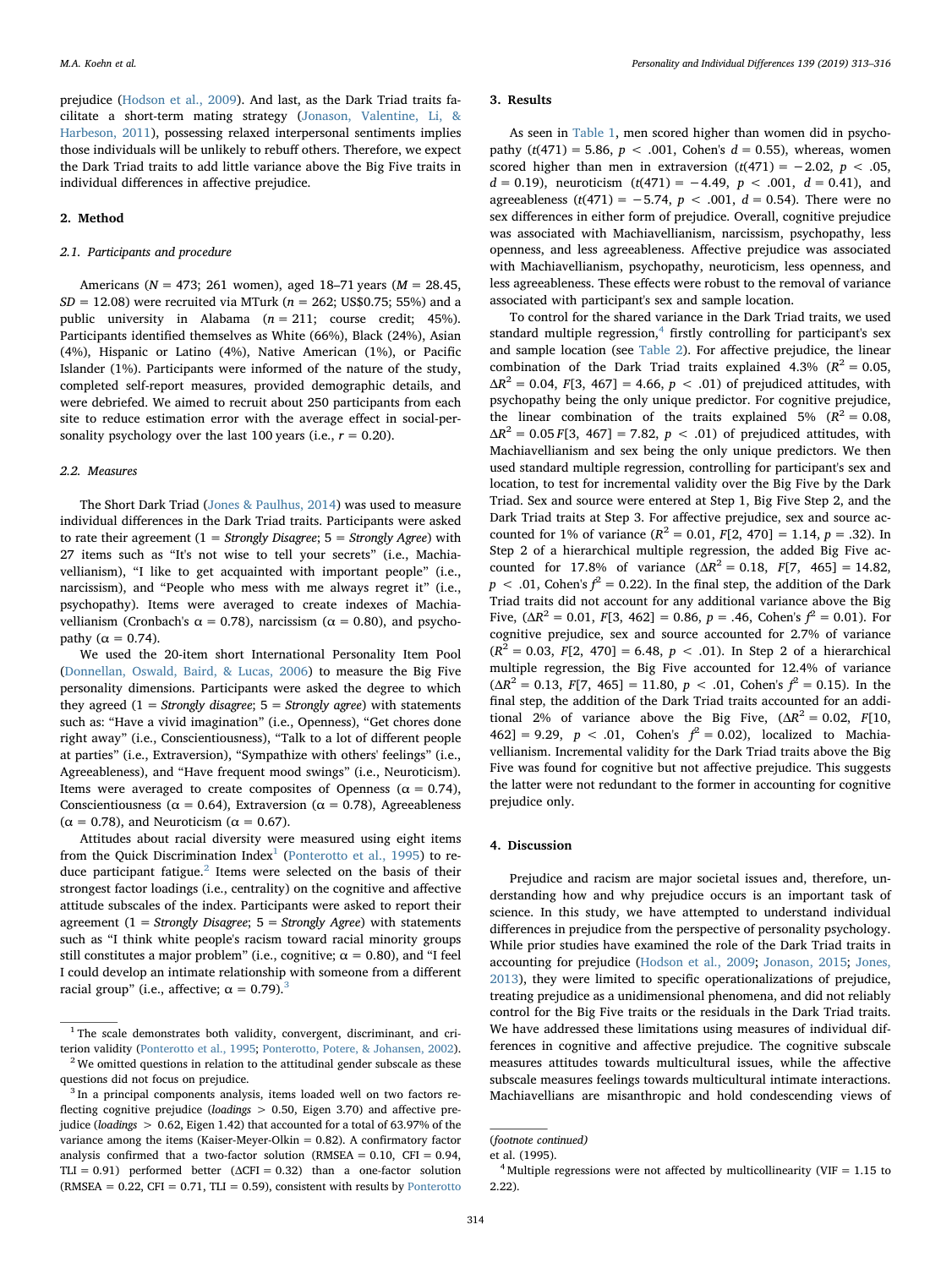#### <span id="page-2-3"></span>Table 1

|  |  |  | Descriptive statistics, sex differences, and correlation analyses for prejudice in the Big Five and Dark Triad Traits. |
|--|--|--|------------------------------------------------------------------------------------------------------------------------|
|  |  |  |                                                                                                                        |

|                         | Mean (SD)  |             |            |                          | $\overline{2}$ | 3                        | 4                        | 5                        | 6         |                          | 8                        | 9                        | 10 |
|-------------------------|------------|-------------|------------|--------------------------|----------------|--------------------------|--------------------------|--------------------------|-----------|--------------------------|--------------------------|--------------------------|----|
|                         | Overall    | Men         | Women      |                          |                |                          |                          |                          |           |                          |                          |                          |    |
| 1. Machiavellianism     | 3.05(0.65) | 3.09(0.68)  | 3.02(0.62) | $\overline{\phantom{m}}$ |                |                          |                          |                          |           |                          |                          |                          |    |
| 2. Narcissism           | 2.82(0.71) | 2.82(0.70)  | 2.83(0.71) | $0.38**$                 | -              |                          |                          |                          |           |                          |                          |                          |    |
| 3. Psychopathy          | 2.18(0.62) | 2.36(0.64)  | 2.04(0.56) | $0.53**$                 | $0.38**$       | $\overline{\phantom{a}}$ |                          |                          |           |                          |                          |                          |    |
| 4. Extraversion         | 2.92(0.92) | 2.82(0.88)  | 2.99(0.93) | 0.04                     | $0.53**$       | $0.16**$                 | $\overline{\phantom{0}}$ |                          |           |                          |                          |                          |    |
| 5. Agreeableness        | 3.75(0.73) | 3.54(0.79)  | 3.92(0.62) | $-0.29**$                | $-0.05$        | $-0.31**$                | $0.22**$                 | $\overline{\phantom{0}}$ |           |                          |                          |                          |    |
| 6. Conscientiousness    | 3.48(0.73) | 3.53(0.72)  | 3.45(0.73) | $-0.21**$                | 0.02           | $-0.33**$                | 0.01                     | 0.09                     |           |                          |                          |                          |    |
| 7. Neuroticism          | 2.67(0.81) | 2.49(0.82)  | 2.82(0.77) | $0.20**$                 | $-0.15**$      | $0.19**$                 | $-0.26**$                | $-0.24**$                | $-0.25**$ | $\overline{\phantom{0}}$ |                          |                          |    |
| 8. Openness             | 3.68(0.76) | 3.71 (0.83) | 3.65(0.70) | $-0.11*$                 | $0.11*$        | $-0.17**$                | $0.22**$                 | $0.40**$                 | $0.10*$   | $-0.27**$                | $\overline{\phantom{a}}$ |                          |    |
| 9. Cognitive prejudice  | 2.63(0.92) | 2.71(0.92)  | 2.26(0.91) | $0.21**$                 | $0.10*$        | $0.19**$                 | 0.03                     | $-0.33**$                | 0.03      | 0.06                     | $-0.19**$                | $\overline{\phantom{0}}$ |    |
| 10. Affective prejudice | 2.39(0.92) | 2.35(0.86)  | 2.42(0.96) | $0.15**$                 | 0.03           | $0.19**$                 | $-0.06$                  | $-0.38**$                | $-0.02$   | $0.12**$                 | $-0.31**$                | $0.47**$                 |    |

<span id="page-2-6"></span> $p < .05$ .

<span id="page-2-5"></span><sup>∗</sup>*∗ p* < .01.

### <span id="page-2-4"></span>Table 2

Associations between the Big Five and Dark Triad Traits and prejudice.

|                   | Affective prejudice |           | Cognitive prejudice |      | Affective prejudice |           | Cognitive prejudice |      |  |
|-------------------|---------------------|-----------|---------------------|------|---------------------|-----------|---------------------|------|--|
|                   | β                   | <b>SE</b> | ß                   | SE   | β                   | <b>SE</b> | β                   | SE   |  |
| Sex               | 0.07                | 0.09      | $-0.07$             | 0.09 | $0.11*$             | 0.09      | $-0.03$             | 0.09 |  |
| Source            | 0.07                | 0.10      | $0.11*$             | 0.09 | 0.07                | 0.09      | $0.14**$            | 0.09 |  |
| Extraversion      |                     |           |                     |      | 0.05                | 0.06      | 0.11                | 0.06 |  |
| Agreeableness     |                     |           |                     |      | $-0.30**$           | 0.07      | $-0.29**$           | 0.07 |  |
| Conscientiousness |                     |           |                     |      | 0.05                | 0.06      | $0.10*$             | 0.06 |  |
| Neuroticism       |                     |           |                     |      | 0.00                | 0.06      | $-0.02$             | 0.06 |  |
| <b>Openness</b>   |                     |           |                     |      | $-0.19**$           | 0.06      | $-0.09$             | 0.06 |  |
| Machiavellianism  | 0.09                | 0.08      | $0.15**$            | 0.08 | 0.03                | 0.08      | $0.13*$             | 0.08 |  |
| Narcissism        | $-0.08$             | 0.07      | 0.01                | 0.07 | $-0.03$             | 0.08      | $-0.03$             | 0.08 |  |
| Psychopathy       | $0.17**$            | 0.08      | 0.11                | 0.08 | 0.07                | 0.09      | 0.05                | 0.09 |  |

<span id="page-2-7"></span><sup>\*</sup>  $p$  < .05.

others [\(Rauthmann, 2012](#page-3-13)). Furthermore, Machiavellianism is associated with low agreeableness ([Muris, Merckelbach, Otgaar, & Meijer,](#page-3-14) [2017\)](#page-3-14) which is related to prejudicial outcomes ([Sibley & Duckitt, 2008](#page-3-8)), thus, the cynical nature of Machiavellians contributes to the overall predictive power in cognitive prejudice. As predicted, the Dark Trait traits failed to reach significance when combined with the Big Five traits in the affective prejudice dimension. For individuals high in the Dark Triad traits holding relaxed and indiscriminate interpersonal attitudes confers more casual sex opportunities ([Jonason et al., 2011](#page-3-10); [Koehn, Okan, & Jonason, 2018](#page-3-15)). Our results are consistent with the suggestion that the Dark Triad traits reflect three distinct traits because they predict different outcomes. This is despite debate around whether they should be conceptualized as a common core with three or two constructs and if these traits exist as three separate constructs. An additional question in the literature is whether Machiavellianism is fundamentally different to psychopathy (for a review see [Koehn et al.,](#page-3-15) [2018\)](#page-3-15). Our results are consistent with the historical literature that Machiavellianism and psychopathy are distinct personality profiles and should continue to be treated as such. While this study was focused on determining the incremental validity of the Dark Triad traits over the Big Five traits, it would be remiss to overlook the Big Five results. Overall, low openness and low agreeableness contributed to prejudice, replicating prior results ([Hodson et al., 2009](#page-3-4); [Sibley & Duckitt, 2008](#page-3-8)). Both low openness and low agreeableness predicted affective prejudice. Only low agreeableness predicted cognitive prejudice. This highlights the importance of discerning the underlying forms of prejudice, which is not unidimensional.

#### 4.1. Limitations and conclusions

As a brief report, this study is limited in a number of expected ways. First, we used a shortened version of the Quick Discrimination Index to reduce participant fatigue, however, both our principal components analysis and confirmatory factor analysis confirmed the structure of the shortened scale. We used a shortened measure of the Big Five traits, however given this scale has been validated and extensively used, we do not see this as a major concern. Secondly, our data was correlational and self-report in nature and, thus, comes with all the limitations of such data such as lack of causal inference. That said, it might be worth adopting implicit measures of prejudice to test for the methodological robustness of our effects.

Despite these limitations, we have answered a number of important questions about the utility of personality traits in accounting for variance in two forms of prejudice. While we are certain that situational factors matter in understanding prejudice, a full account of prejudice may require an examination of all personality traits. We suggest that while the Big Five and the Dark Triad traits might matter in accounting for individual differences in prejudice, it may depend on the kind of prejudice being investigated.

#### References

- <span id="page-2-0"></span>[Avery, P. G., Bird, K., Johnstone, S., Sullivan, J. L., & Thalhammer, K. \(1992\). Exploring](http://refhub.elsevier.com/S0191-8869(18)30634-2/rf0005) political tolerance with adolescents. [Theory & Research in Social Education, 20](http://refhub.elsevier.com/S0191-8869(18)30634-2/rf0005), 386–[420](http://refhub.elsevier.com/S0191-8869(18)30634-2/rf0005).
- <span id="page-2-2"></span>[Donnellan, M. B., Oswald, F. L., Baird, B. M., & Lucas, R. E. \(2006\). The Mini-IPIP Scales:](http://refhub.elsevier.com/S0191-8869(18)30634-2/rf0010) Tiny-yet-eff[ective measures of the Big Five Factors of Personality.](http://refhub.elsevier.com/S0191-8869(18)30634-2/rf0010) Psychological [Assessment, 18](http://refhub.elsevier.com/S0191-8869(18)30634-2/rf0010), 192–203.
- <span id="page-2-1"></span>[Ekehammar, B., & Akrami, N. \(2003\). The relation between personality and prejudice: A](http://refhub.elsevier.com/S0191-8869(18)30634-2/rf0015) [variable- and a person-centred approach.](http://refhub.elsevier.com/S0191-8869(18)30634-2/rf0015) European Journal of Personality, 17,

<span id="page-2-8"></span><sup>\*\*</sup>  $p < .01$ .